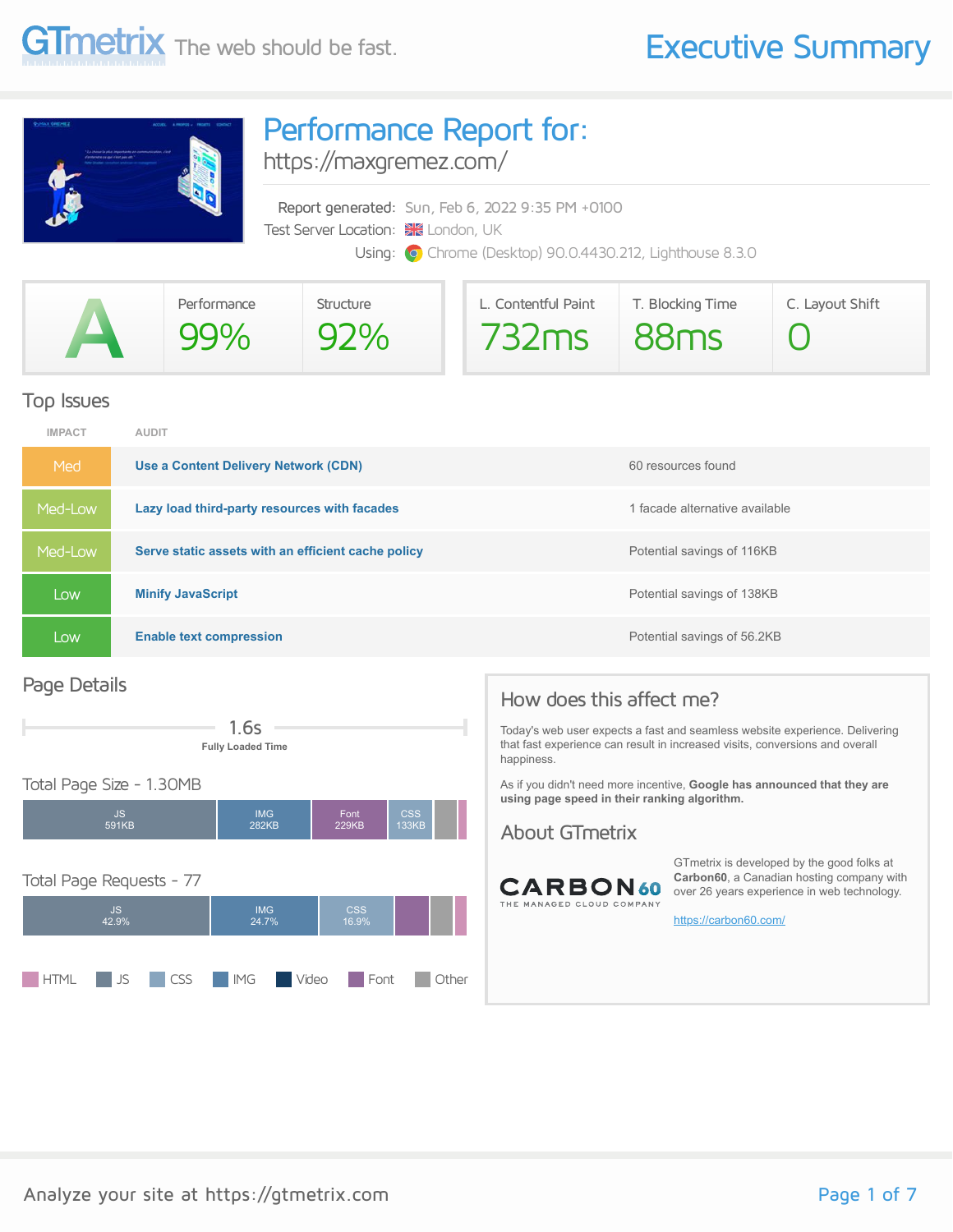

#### Page scores



GTmetrix Grade Performance Score Structure Score





### Page sizes and request counts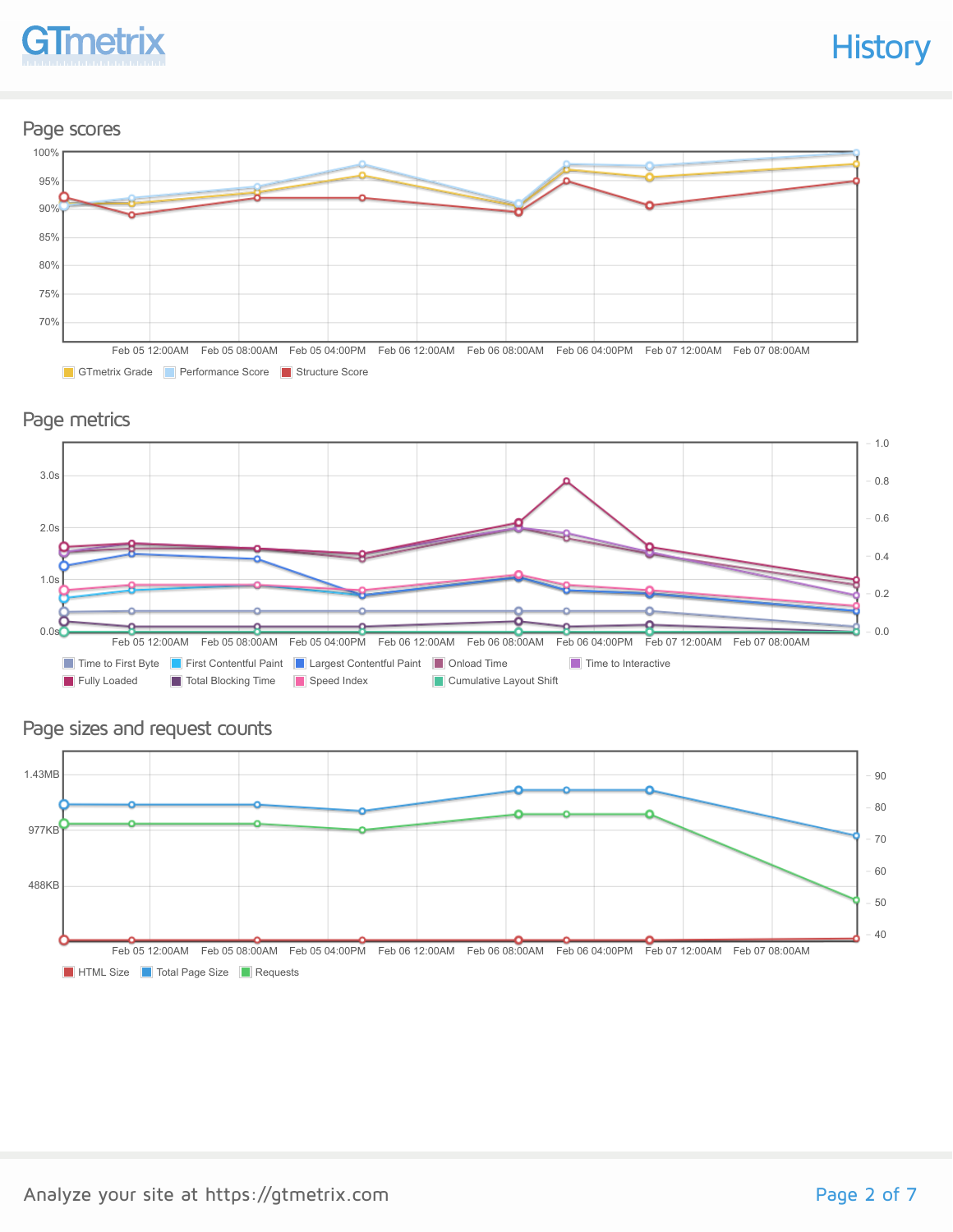# GTmetrix

The waterfall chart displays the loading behaviour of your site in your selected browser. It can be used to discover simple issues such as 404's or more complex issues such as external resources blocking page rendering.

#### **Max Gremez** ➜ **Responsable de Projets Web éco-responsable**

|                                      | 200 | maxgremez.com        | 15.1KB       | 370ms |                      |                           |       |       |       |  |
|--------------------------------------|-----|----------------------|--------------|-------|----------------------|---------------------------|-------|-------|-------|--|
| Nunito-Regular.woff                  | 200 | maxgremez.com        | 56.6KB       | 56ms  |                      |                           |       |       |       |  |
| Nunito-Regular.woff2                 | 200 | maxgremez.com        | 174B         | 56ms  |                      |                           |       |       |       |  |
| style.css?ver=1.0.0                  | 200 | maxgremez.com        | 5.45KB       | 27ms  |                      |                           |       |       |       |  |
| elementor-icons.css?ver=5.14.0       | 200 | maxgremez.com        | 4.50KB       |       | 63ms                 |                           |       |       |       |  |
| frontend.css?ver=3.5.5               | 200 | maxgremez.com        | 21.5KB       |       | 79ms                 |                           |       |       |       |  |
| post-13.css?ver=1644168791           | 200 | maxgremez.com        | 2.54KB       |       | 89ms                 |                           |       |       |       |  |
| frontend.css?ver=3.6.0               | 200 | maxgremez.com        | 50.6KB       |       | 107ms                |                           |       |       |       |  |
| post-5.css?ver=1644177244            | 200 | maxgremez.com        | 6.72KB       |       | 115ms                |                           |       |       |       |  |
| post-16976.css?ver=1644168792        | 200 | maxgremez.com        | 2.71KB       |       | 124ms                |                           |       |       |       |  |
| post-6816.css?ver=1644168792         | 200 | maxgremez.com        | 1.50KB       |       | 135ms                |                           |       |       |       |  |
| external-link.css?ver=1.0.0          | 200 | maxgremez.com        | 1.54KB       |       | 147ms                |                           |       |       |       |  |
| envelope.css?ver=1.0.0               | 200 | maxgremez.com        | 1.52KB       |       | <b>160ms</b>         |                           |       |       |       |  |
| fontawesome.css?ver=5.15.3           | 200 | maxgremez.com        | 13.3KB       |       | 174ms                |                           |       |       |       |  |
| solid.css?ver=5.15.3                 | 200 | maxgremez.com        | 727B         |       | 184ms                |                           |       |       |       |  |
| marie-blancard-portrait-couleur-67x6 | 200 | maxgremez.com        | 3.41KB       |       | 210ms                |                           |       |       |       |  |
| sacha-lucas-portrait-couleur-67x67px | 200 | maxgremez.com        | 3.46KB       |       | 225ms                |                           |       |       |       |  |
| navigation.js?ver=1.0.0              | 200 | maxgremez.com        | 1.71KB       |       | 203ms                |                           |       |       |       |  |
| twemoji.js?ver=5.8.3                 | 200 | maxgremez.com        | 8.76KB       |       | 190 <sub>m</sub>     |                           |       |       |       |  |
| wp-emoji.js?ver=5.8.3                | 200 | maxgremez.com        | 4.11KB       |       | $203n$ s             |                           |       |       |       |  |
| wp-embed.js?ver=5.8.3                | 200 | maxgremez.com        | 1.92KB       |       | $202r$ <sub>1s</sub> |                           |       |       |       |  |
| jquery.js?ver=3.6.0                  | 200 | maxgremez.com        | 85.0KB       |       |                      | $22\text{\textdegree}$ ms |       |       |       |  |
| jquery-migrate.js?ver=3.3.2          | 200 | maxgremez.com        | 8.93KB       |       |                      | 230ms                     |       |       |       |  |
| lottie.js?ver=5.6.6                  | 200 | maxgremez.com        | 94.7KB       |       |                      |                           | 298ms |       |       |  |
| jquery.smartmenus.js?ver=1.0.1       | 200 | maxgremez.com        | 12.6KB       |       |                      | 265ms                     |       |       |       |  |
| imagesloaded.min.js?ver=4.1.4        | 200 | maxgremez.com        | 2.55KB       |       |                      |                           | 282ms |       |       |  |
| webpack-pro.runtime.js?ver=3.6.0     | 200 | maxgremez.com        | 4.54KB       |       |                      |                           | 292ms |       |       |  |
| webpack.runtime.js?ver=3.5.5         | 200 | maxgremez.com        | 4.72KB       |       |                      |                           | 293ms |       |       |  |
| frontend-modules.js?ver=3.5.5        | 200 | maxgremez.com        | 8.71KB       |       |                      |                           | 312ms |       |       |  |
| regenerator-runtime.js?ver=0.13.7    | 200 | maxgremez.com        | 7.84KB       |       |                      |                           | 313ms |       |       |  |
| wp-polyfill.js?ver=3.15.0            | 200 | maxgremez.com        | 13.4KB       |       |                      |                           | 326ms |       |       |  |
| hooks.js?ver=a7edae857aab69d69fa1    | 200 | maxgremez.com        | 5.71KB       |       |                      |                           | 339ms |       |       |  |
| i18n.js?ver=5f1269854226b4dd90450    | 200 | maxgremez.com        | 12.8KB       |       |                      |                           | 352ms |       |       |  |
| frontend.js?ver=3.6.0                | 200 | maxgremez.com        | 9.06KB       |       |                      |                           | 364ms |       |       |  |
| waypoints.js?ver=4.0.2               | 200 | maxgremez.com        | 4.54KB       |       |                      |                           | 376ms |       |       |  |
| core.js?ver=1.12.1                   | 200 | maxgremez.com        | 14.1KB       |       |                      |                           | 386ms |       |       |  |
| frontend.js?ver=3.5.5                | 200 | maxgremez.com        | 20.4KB       |       |                      |                           |       | 401ms |       |  |
| elements-handlers.js?ver=3.6.0       | 200 | maxgremez.com        | 9.47KB       |       |                      |                           |       | 412ms |       |  |
| jquery.sticky.js?ver=3.6.0           | 200 | maxgremez.com        | 2.91KB       |       |                      |                           |       | 418ms |       |  |
| 504487053?color&autopause=0&loop     | 200 | player.vimeo.com     | 8.92KB       |       |                      |                           | 261ms |       |       |  |
| homepage-background-curved-lines     | 200 | devtwo.maxgremez.com | 1.96KB       |       |                      | 110ms                     |       |       |       |  |
| homepage-visual.svg                  | 200 | devtwo.maxgremez.com | 11.5KB       |       |                      |                           | 127ms |       |       |  |
| homepage-background-curves.svg       | 200 | devtwo.maxgremez.com | 2.64KB       |       |                      |                           | 150ms |       |       |  |
| particles-abstract-background.svg    | 200 | devtwo.maxgremez.com | <b>123KB</b> |       |                      |                           | 217ms |       |       |  |
| op-commerce-logo.svg                 | 200 | maxgremez.com        | 4.32KB       |       |                      |                           |       | 288ms |       |  |
| margy-consultants-logo.svg           | 200 | maxgremez.com        | 3.52KB       |       |                      |                           |       | 299ms |       |  |
| tmh-hed-services-logo.jpg            | 200 | maxgremez.com        | 9.65KB       |       |                      |                           |       | 311ms |       |  |
| golf-4you-logo.svg                   | 200 | maxgremez.com        | 2.88KB       |       |                      |                           |       |       | 328ms |  |
| marie-blancard-logo.svg              | 200 | maxgremez.com        | 39.0KB       |       |                      |                           |       |       | 340ms |  |
| data-up-logo.svg                     | 200 | maxgremez.com        | 4.80KB       |       |                      |                           |       |       | 349ms |  |
| bel-rp-logo.svg                      | 200 | maxgremez.com        | 3.30KB       |       |                      |                           |       |       | 361ms |  |
| milky-blue-factory-logo.svg          | 200 | maxgremez.com        | 2.81KB       |       |                      |                           |       |       | 371ms |  |
| mobiletag-logo.png                   | 200 | maxgremez.com        | 51.2KB       |       |                      |                           |       |       | 385ms |  |
| heart-footer-icon.svg                | 200 | maxgremez.com        | 973B         |       |                      |                           |       |       | 393ms |  |
|                                      |     |                      |              |       |                      |                           |       |       |       |  |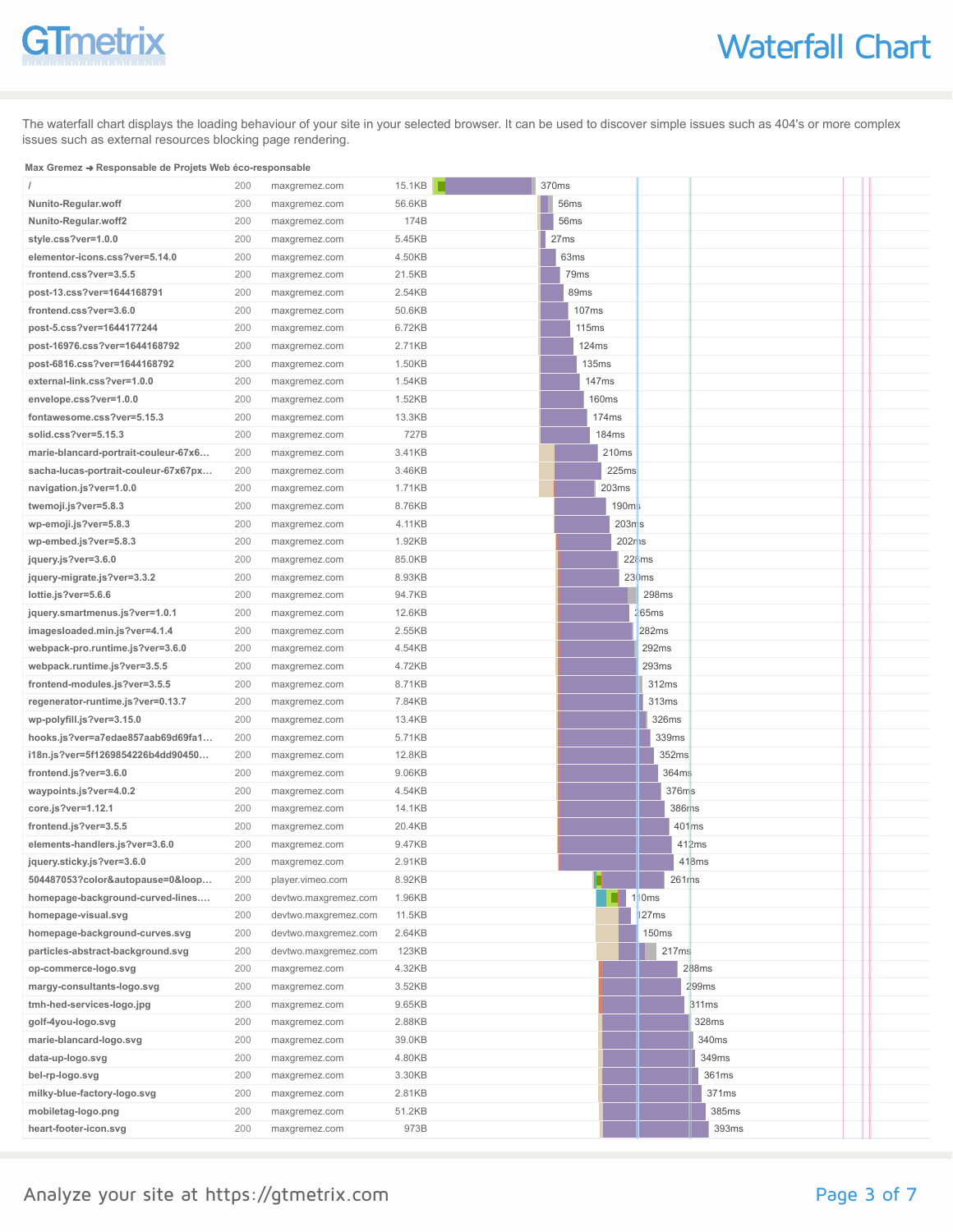| webecology-footer-icon.svg                         | 200 | maxgremez.com        | 1.87KB           |  | 406ms             |                  |                   |                  |
|----------------------------------------------------|-----|----------------------|------------------|--|-------------------|------------------|-------------------|------------------|
| external-link.woff2?39307556                       | 200 | maxgremez.com        | 760B             |  | 413ms             |                  |                   |                  |
| eicons.woff2?5.14.0                                | 200 | maxgremez.com        | 90.1KB           |  | 428ms             |                  |                   |                  |
| envelope.woff2?24332352                            | 200 | maxgremez.com        | 752B             |  | 436ms             |                  |                   |                  |
| 1244982188-81cf43aed56d4b847a521                   | 200 | i.vimeocdn.com       | 657B             |  | 101ms             |                  |                   |                  |
| player.js                                          | 200 | f.vimeocdn.com       | 164KB            |  | 152ms             |                  |                   |                  |
| player.css                                         | 200 | f.vimeocdn.com       | 19.5KB           |  | 99 <sub>ms</sub>  |                  |                   |                  |
| vuid.min.js                                        | 200 | f.vimeocdn.com       | 1.21KB           |  | <b>145ms</b>      |                  |                   |                  |
| lottie.dccf7257e6cc366bc6bd.bundle.js              | 200 | maxgremez.com        | 6.68KB           |  | 74 <sub>ms</sub>  |                  |                   |                  |
| nav-menu.e248eec66bc3d5587cf6.bu                   | 200 | maxgremez.com        | 2.54KB           |  | 78 <sub>ms</sub>  |                  |                   |                  |
| text-editor.533215eb763ebfb3a70c.bu                | 200 | maxgremez.com        | 1.75KB           |  | 88 <sub>ms</sub>  |                  |                   |                  |
| video.7eb6cacb5dcc1e3e8551.bundle.js               | 200 | maxgremez.com        | 2.87KB           |  | 89 <sub>ms</sub>  |                  |                   |                  |
| carousel.364bbaf018e09f58c819.bund                 | 200 | maxgremez.com        | 3.33KB           |  | 76ms              |                  |                   |                  |
| media-carousel.b5cf350f530535d6436                 | 200 | maxgremez.com        | 3.84KB           |  | 76ms              |                  |                   |                  |
| form.23168c11e0d20fa0282b.bundle.js                | 200 | maxgremez.com        | 7.79KB           |  | 86ms              |                  |                   |                  |
| popup.5ddbdd46f21fc221d760.bundle                  | 200 | maxgremez.com        | 1.40KB           |  | 96 <sub>ms</sub>  |                  |                   |                  |
| POST vuid?pid=1a819ec911a446e237                   | 204 | vimeo.com            | $\mathbf 0$      |  | 140 <sub>ms</sub> |                  |                   |                  |
| fa-solid-900.woff2                                 | 200 | maxgremez.com        | 76.4KB           |  |                   | 89ms             |                   |                  |
| swiper.js?ver=5.3.6                                | 200 | maxgremez.com        | 57.0KB           |  |                   | 44 <sub>ms</sub> |                   |                  |
| POST player-test-impression?beacon=1               | 200 | fresnel.vimeocdn.com | 110 <sub>B</sub> |  |                   |                  | 111ms             |                  |
| max-gremez-logo-final.json                         | 200 | devtwo.maxgremez.com | 66.6KB           |  |                   |                  | 107 <sub>ms</sub> |                  |
| 1244982188-81cf43aed56d4b847a521                   | 200 | i.vimeocdn.com       | 6.61KB           |  |                   |                  | 75ms              |                  |
| POST player-stats?beacon=1&sessio                  | 200 | fresnel.vimeocdn.com | 40B              |  |                   |                  | 94ms              |                  |
| favicon.ico                                        | 200 | maxgremez.com        | 14.7KB           |  |                   |                  |                   | 20 <sub>ms</sub> |
| 1.30MB (4.47MB Uncompressed)<br><b>78 Requests</b> |     | 1.6s (Onload 1.5s)   |                  |  |                   |                  |                   |                  |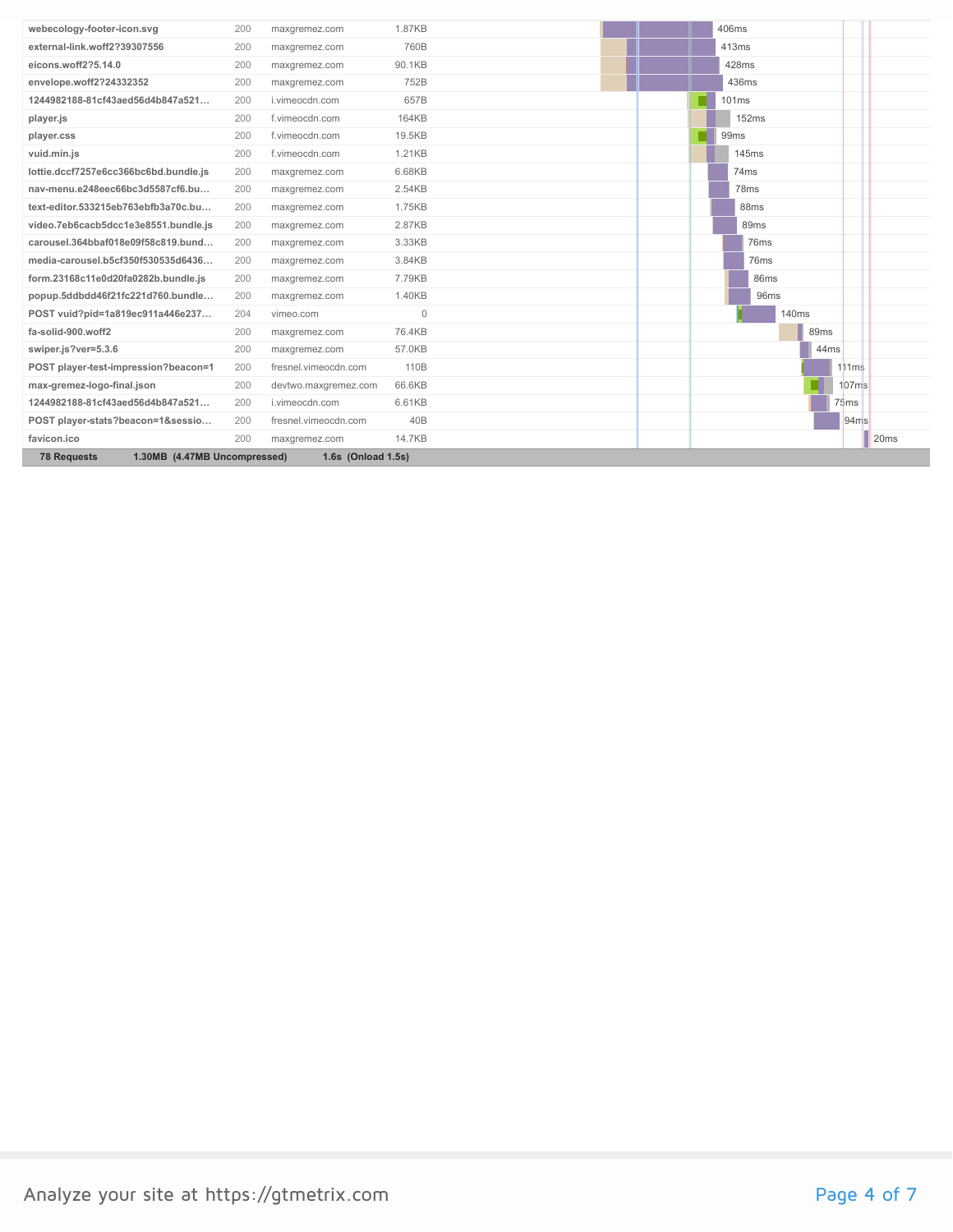

## **Performance**



#### Browser Timings

| Redirect   | Oms               | Connect            | 44 <sub>ms</sub> | Backend      | 310 <sub>ms</sub> |
|------------|-------------------|--------------------|------------------|--------------|-------------------|
| TFB        | 354ms             | <b>First Paint</b> | 733ms            | DOM Int.     | 914 <sub>ms</sub> |
| DOM Loaded | 919 <sub>ms</sub> | Onload             | 1.5s             | Fully Loaded | 1.6s              |